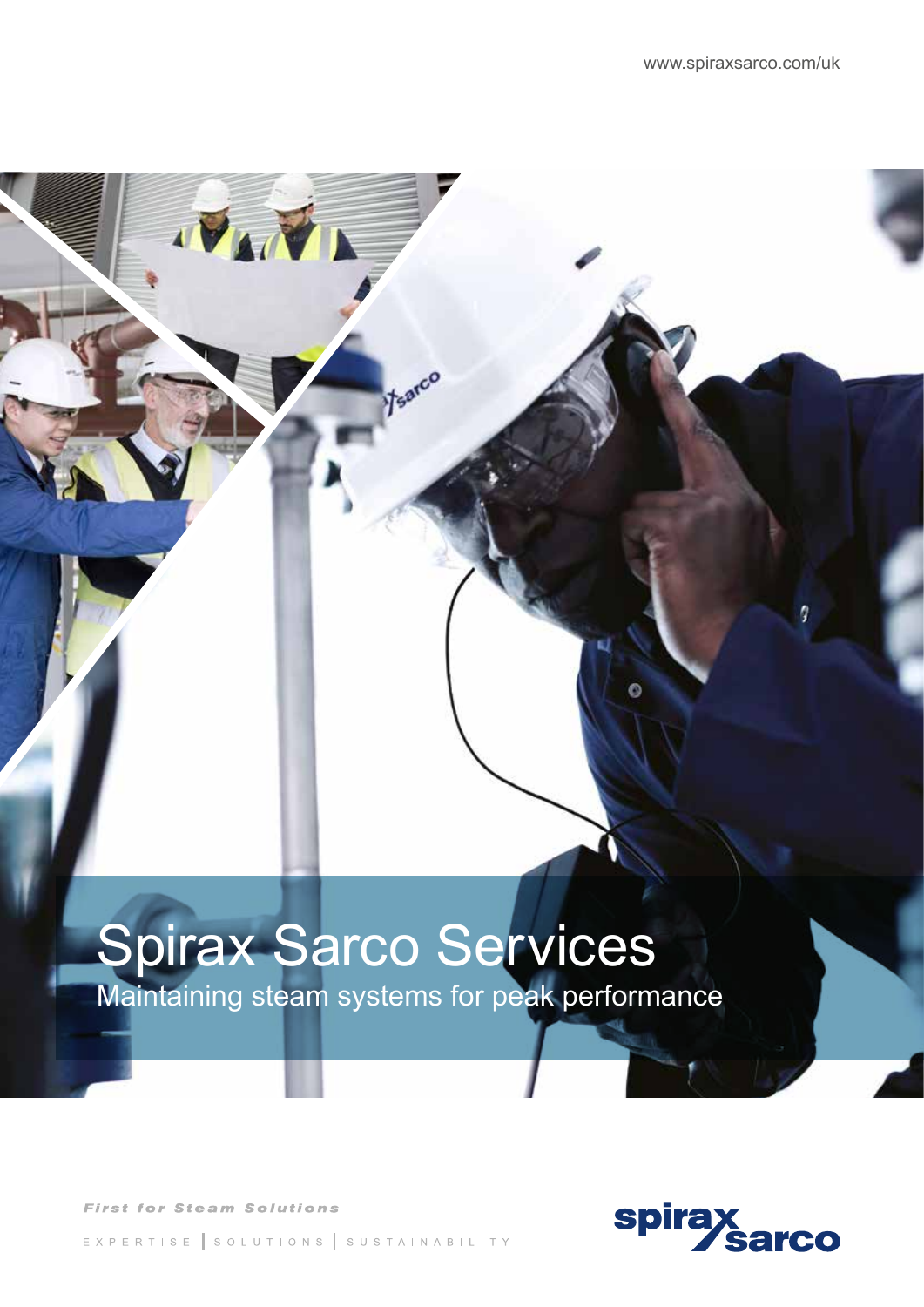### Steam systems may not be your core business, but they are ours...

There will almost certainly be times when you'll need to look outside your organisation for the right people and specialist skills to build a new steam plant, extend your existing system to meet changing needs, or even to keep your system at peak performance. That's why it makes sense to take advantage of our expert capabilities and extensive resources to make your life easier. Our steam system audits, for example, focus on your key business demands, whether energy saving, environmental performance, safety and regulatory compliance, or something else.

From a straightforward steam trap survey to project managing a complete new build, our experienced project teams will tailor services to deliver the best return on your steam system investment. We won't try to impose services on you that you don't really need and they will be delivered flexibly, as required. That could mean anything from a one-off project right up to experts working permanently on a large site to support ongoing operations.

We also offer 24 hour telephone access to technical support and guaranteed response times according to set service level agreements. You will benefit from improved plant availability, lower energy use and faster project implementation whether for a new plant or by making the most of your existing steam system investments.

#### Service contracts

- ► Ensure smooth and efficient plant operation
- $\blacktriangleright$  Reduce the risk of breakdown and costly downtime
- ► Maintain the highest levels of performance for reduced operational costs
- ► Adhere to health and safety requirements
- **Boilerhouse**
- **Controls**
- EasiHeatTM
- EasiHeat<sup>™</sup> extended warranty
- **Extended warranty available** on a range of products\*
- **Humidifier**
- *\* Please contact us to find out more*

Having invested in new plant or in a programme to improve your steam system to bring it up to its best operating efficiency, you'll want to keep it that way. Often, the most cost-effective way to do this is to outsource some or all maintenance work to us through a service contract.

A service contract may last from as little as one to five years, or as long as the life of the equipment. It can comprise a tailored range of planned maintenance services - you choose what you want to match your budget and needs. Spirax Sarco's equipment service contracts offer intrusive and non-intrusive in-situ overhaul of ancillary steam engineered components.

Unplanned service call-out days outside of the contract will be quoted at a preferential rate with priority booking. The provision of genuine original equipment manufactured consumables and components can also be incorporated.

We offer a range of service contracts including:

• Multi-product - encompassing all of your Spirax Sarco equipment

• Valve reconditioning

### Benefits of our service contracts for assured preventative maintenance include:

### Service maintenance support

**Metering** 

Plate heat exchanger cleaning

Steam system conditioning

24 hr-priority response cover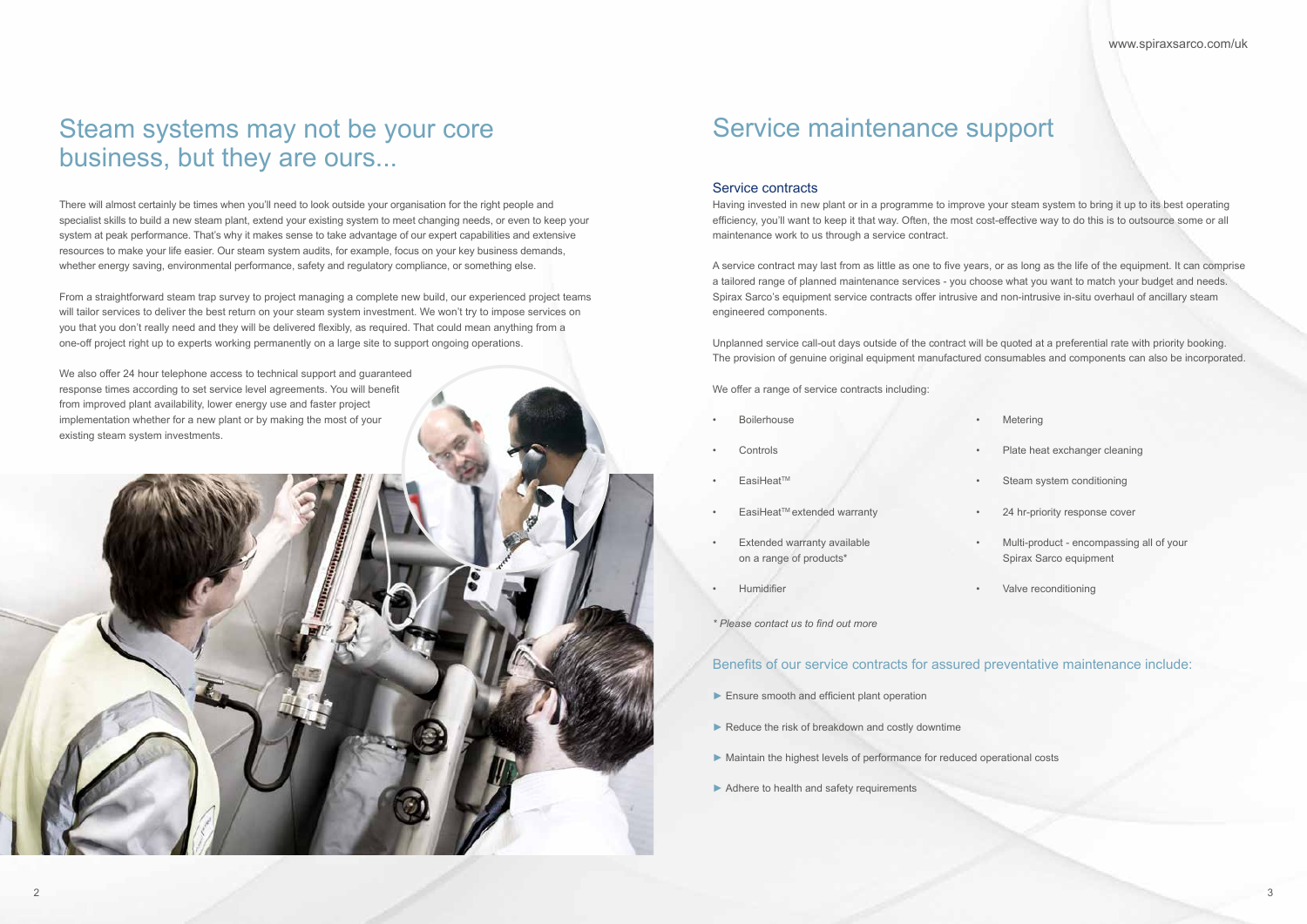## Monitoring, energy and compliance

#### Steam trap surveys and management

Surveys can cover a wide range of equipment including steam traps, high limit control equipment and condensate pumps. Our most popular survey is the steam trap survey, which will provide you with a detailed report, laid out in an easy to read format.

The report will identify practical ways of optimising steam trap performance to help keep your system running economically and at peak performance, whilst showing the savings to be achieved. The report will also highlight other areas we have observed during the survey that are potentially causing your energy losses and of efficiency.

Once the survey is complete and your steam trap population is brought up to peak operating efficiency, our steam trap management service can save you money and effort by taking responsibility for keeping your traps running at maximum efficiency year after year.

**Performance measures** 

Gain a detailed picture of your system efficiency

> **Valuable management information**  Provided through the asset list



#### **Energy optimisation**

Areas for energy optimisation identified



**Simplified investment decisions**  Justify improvements with

an assessment of payback and benefits



#### **Health & safety compliance**

Provides the peace of mind that your steam traps are operating safely



#### **Flexibility**

Choose the surveys and services to match available budget and business objectives



#### Benefits of our steam trap surveys and management:

### Installation and commissioning

Specifying the right equipment for your system is critical, but if installation and commissioning are not undertaken accurately, plant performance can fall short.

We always provide comprehensive installation and commissioning instructions that your engineers can follow. However, if you lack the experience, resources or time to do the job in house, we recommend you take advantage of our commissioning services. This is an option available with the purchase of all of our equipment, either a single engineered component or fully managed turnkey projects.

**Rapid implementation of survey recommendations** Avoiding the cost of delay

**Reduced risk** Installation handled by experienced specialists to avoid post installation problems

**Reduced time and cost**  Experienced installation teams ensure minimal downtime





**Capacity management** No need to take valuable team members off core functions to complete the installation





**Quality procedures** We perform quality checks as part of the installation so you have the reassurance that these procedures are covered and documented



#### **Clear reporting /accounting**

The whole process is clearly and concisely documented



#### Benefits of using our installation and commissioning service include: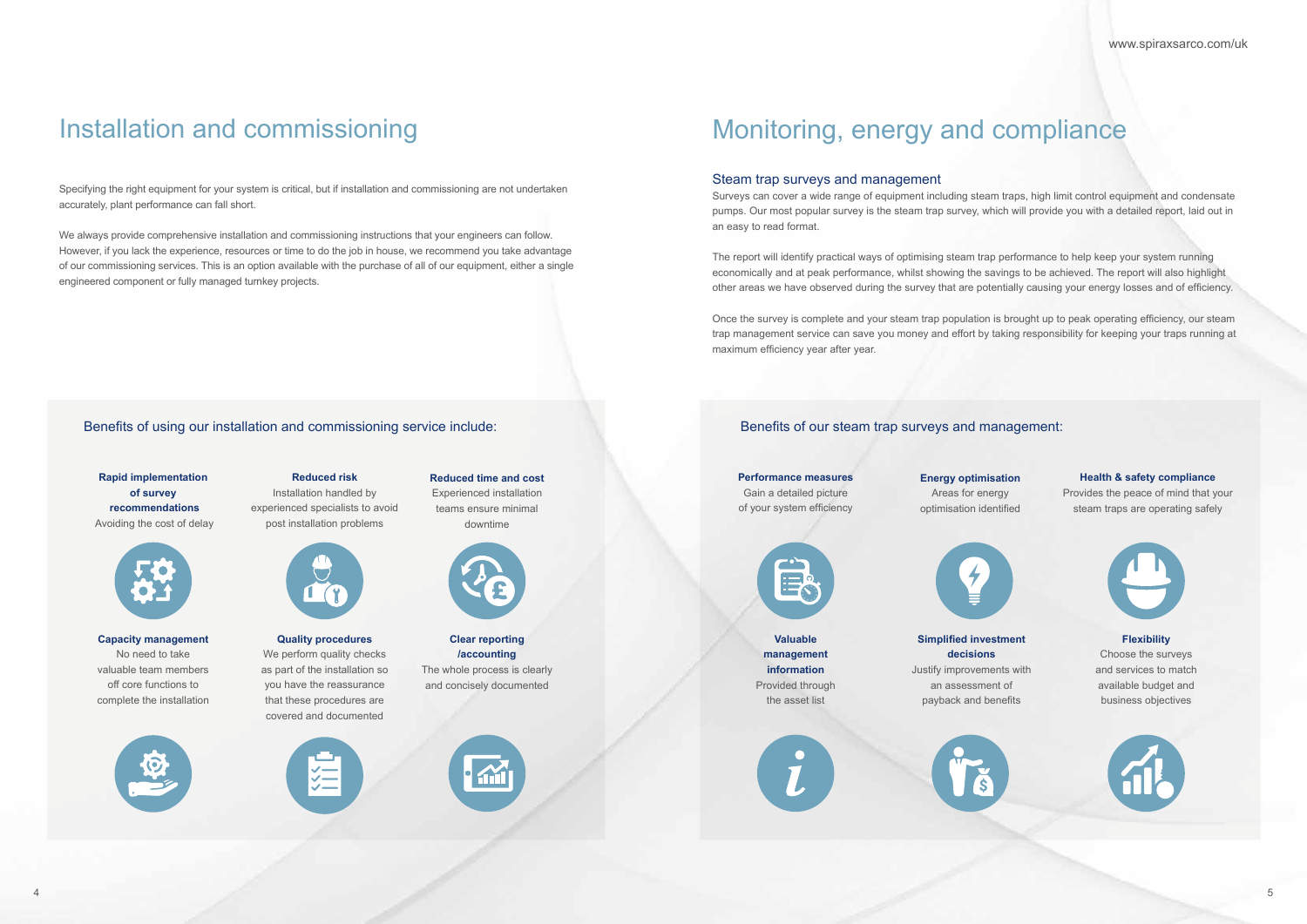

www.spiraxsarco.com/uk

#### Steam system audits

Each steam system audit is tailored to your budget and requirements, whether that's energy efficiency, carbon minimisation, health and safety or achieving best practice in operations. Audits range from a check-up for a single plant room to benchmarking an entire steam system, from the water treatment plant right through to process applications and condensate return.

- ► Identify achievable energy savings with calculated return on investment
- ► Highlight health and safety shortfalls
- ► Detection of water treatment issues such as corrosion and scaling
- ▶ Recommend productivity improvements
- ► Advice on good engineering practice
- ► Steam generation efficiency and thermal energy audit

Following the on-site work, a detailed and comprehensive report is produced and presented back to you. Surveys are typically part of the audit process and may also be recommended in an audit's report.

#### Benefits of our steam system audits include:

#### Valve reconditioning

Have you recently purchased a replacement valve? Are you looking for a full valve overhaul, repair and pressure testing service? Having your replaced valve repaired would give you a spare on site, especially if it is a critical process, giving you peace of mind.

The refurbishing of valves is performed in our dedicated and fully equipped workshop, enabling us to calibrate and recertify your valves.

We can recondition a wide range of valves, including:

#### **A cost-effective alternative to replacing parts**

A wide range of valves refurbished through a single supplier and easier on your budget than replacing with new valves





#### **Ensures your compliance with industry regulations**

Including the Pressure Equipment Regulations 1999 and the Pressure Systems Safety Regulations 2000



**Helps you maintain** 



#### **maximum uptime**  Improving your system efficiency and reducing

the risks of downtime

- ► Control valves
- ► Globe valves
- ► All other manual valves
- ► Parallel slide valves
- ► Safety valves\*

#### **Adheres to your health and safety requirements**  Reduces the risk of failure and provides evidence of compliance through certification

**Quick to repair/replace**  We can refurbish your valves either on or offsite and our valve replacement service keeps your system running

**£**



*\*Many insurers require these to be done annually on boilers and bi-annually on other pressure related equipment.* 

We can also provide an on-site valve refurbishment service in some locations.

#### Benefits of our valve reconditioning service:

► Gate valves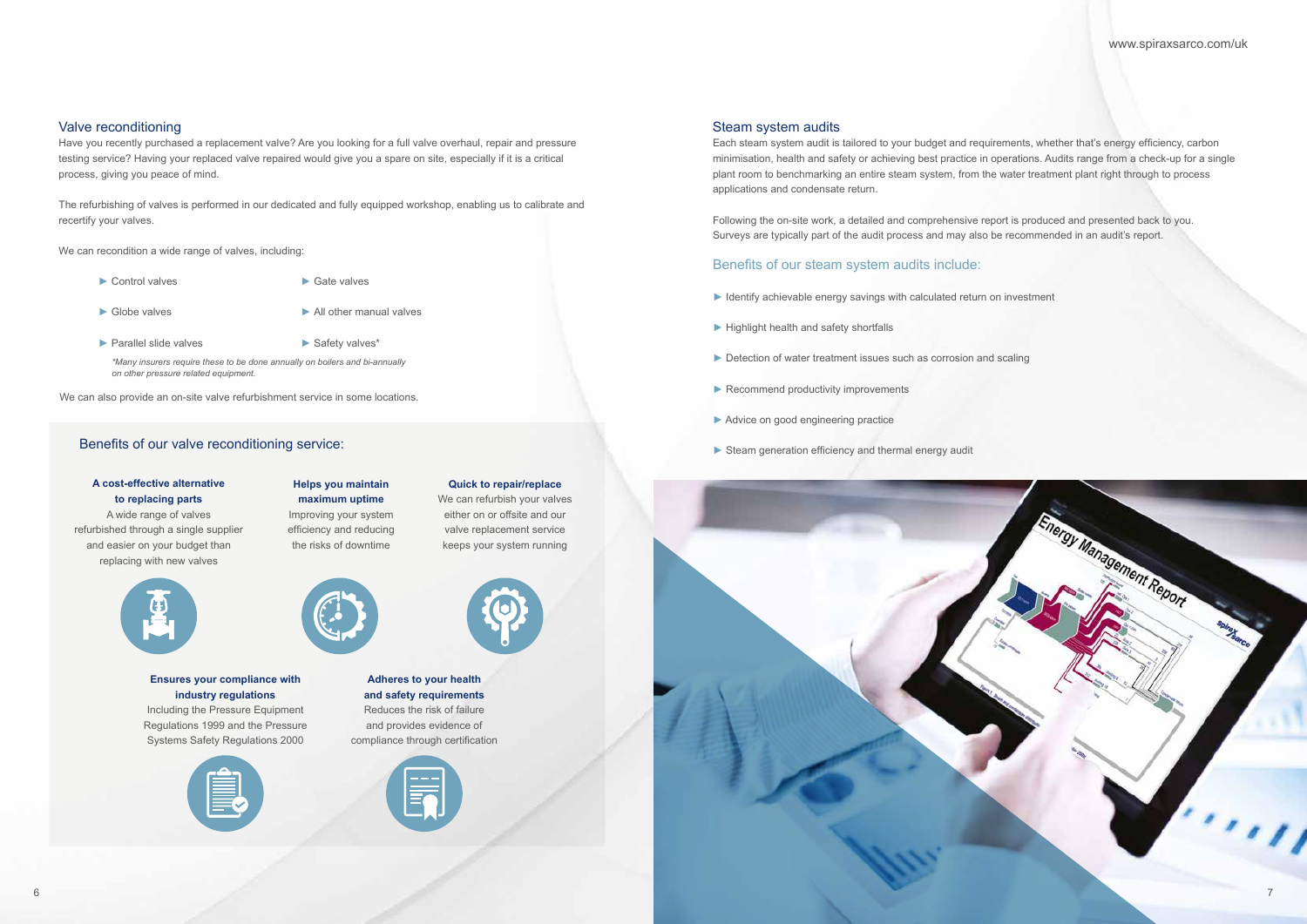www.spiraxsarco.com/uk

The right boiler water treatment is important to minimise scale formation and corrosion. Ineffective water treatment can reduce the life of plant and can even lead to a catastrophic failure.

Spirax Sarco's fully comprehensive boiler water treatment service provision is inclusive of chemical supply and pre-treatment equipment servicing, helping you to prolong the life of your boiler and steam system.

#### Benefits:

- ► Reduce energy costs
- ► Increase efficiency
- ► Increase steam quality
- ► Help you operate a more reliable steam system



Manufacturers are legally bound to ensure the quality of the final product by identifying potential hazards and controlling them, typically using a HACCP approach. Do you consider steam to be part of this process?

Discover how to keep your steam supply in top condition with our Steam Quality Testing service.

The scope of the service includes:

- Measuring dryness value and dryness fraction to assess steam wetness and its suitability for the steam plant being supplied
- Measuring the level of incondensable gases in the steam
- Monitoring of steam pressure and temperature to find potential problems with peak loads or other steam supply shortfalls
- Inspecting the physical steam system and its operation, from boiler water treatment to condensate return
- Issuing a steam quality certificate and a full report with recommendations for maintaining or improving steam quality to raise operating efficiency of the entire steam system

#### Benefits:

- ► Comply to requirements of EN285, HTM 2010, CFPP & food safety
- ► Eliminate wet or dirty steam in your system
- ► Cut your energy costs
- ► Improve productivity and product quality
- ► Reduce maintenance workload



#### Steam quality testing **Steam quality** testing and the structure of the structure of the Boiler water treatment servicing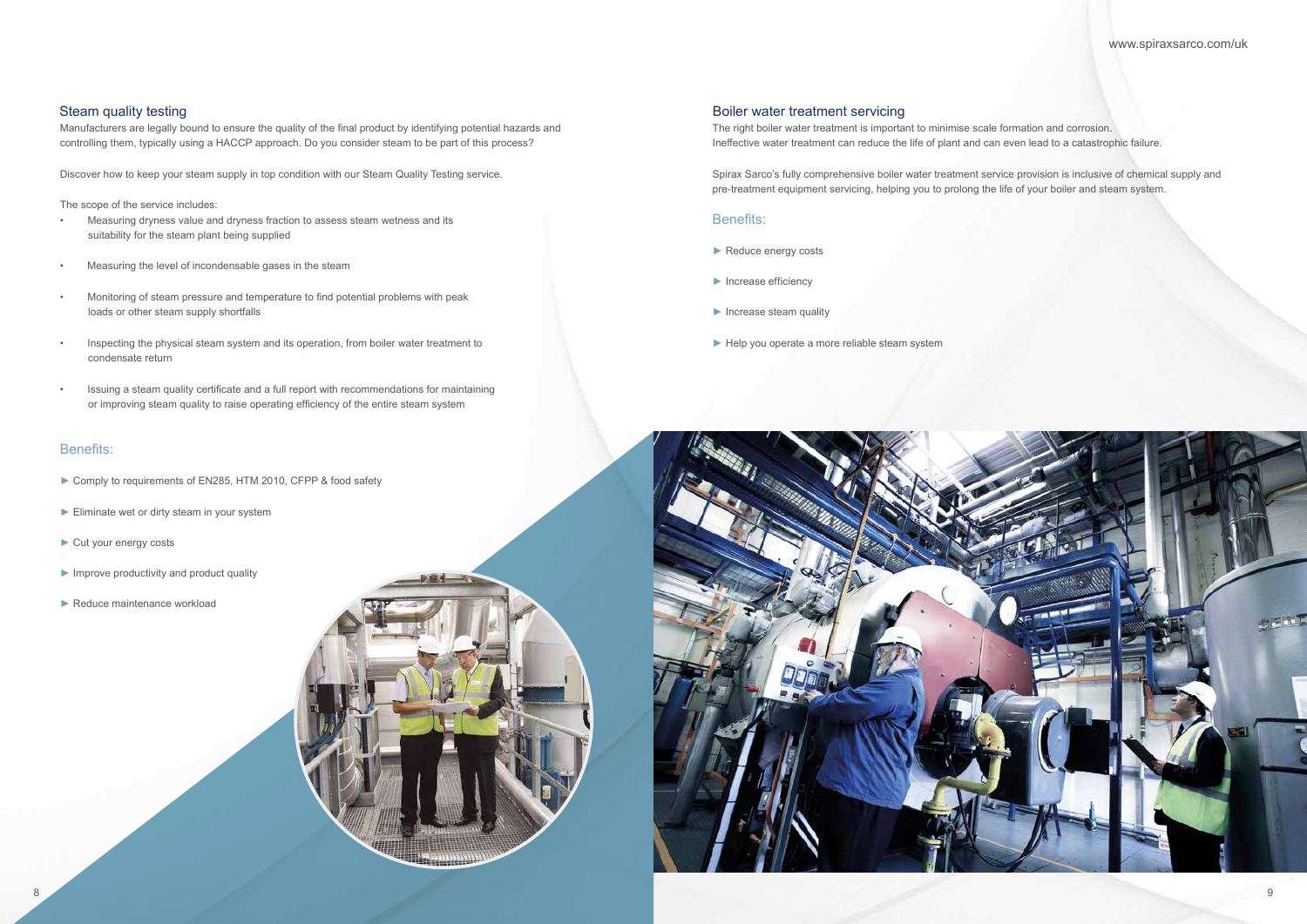#### www.spiraxsarco.com/uk

#### Boiler preparation services

Spirax Sarco can prepare your boilers for non-destructive testing (NDT) and help you prepare for the mandatory annual insurance inspections of your steam boilers and pressure vessels. Our engineers strip down control and other equipment to ensure inspectors can access the boiler properly.

- ► Be confident that your boiler annual insurance strip down preparation and rebuild is in the hands of expert engineers
- ► Free up time for site based engineers to concentrate on other critical functions
- ► Valve certification and pressure testing can also be incorporated into this offering giving you complete peace of mind





#### Benefits: